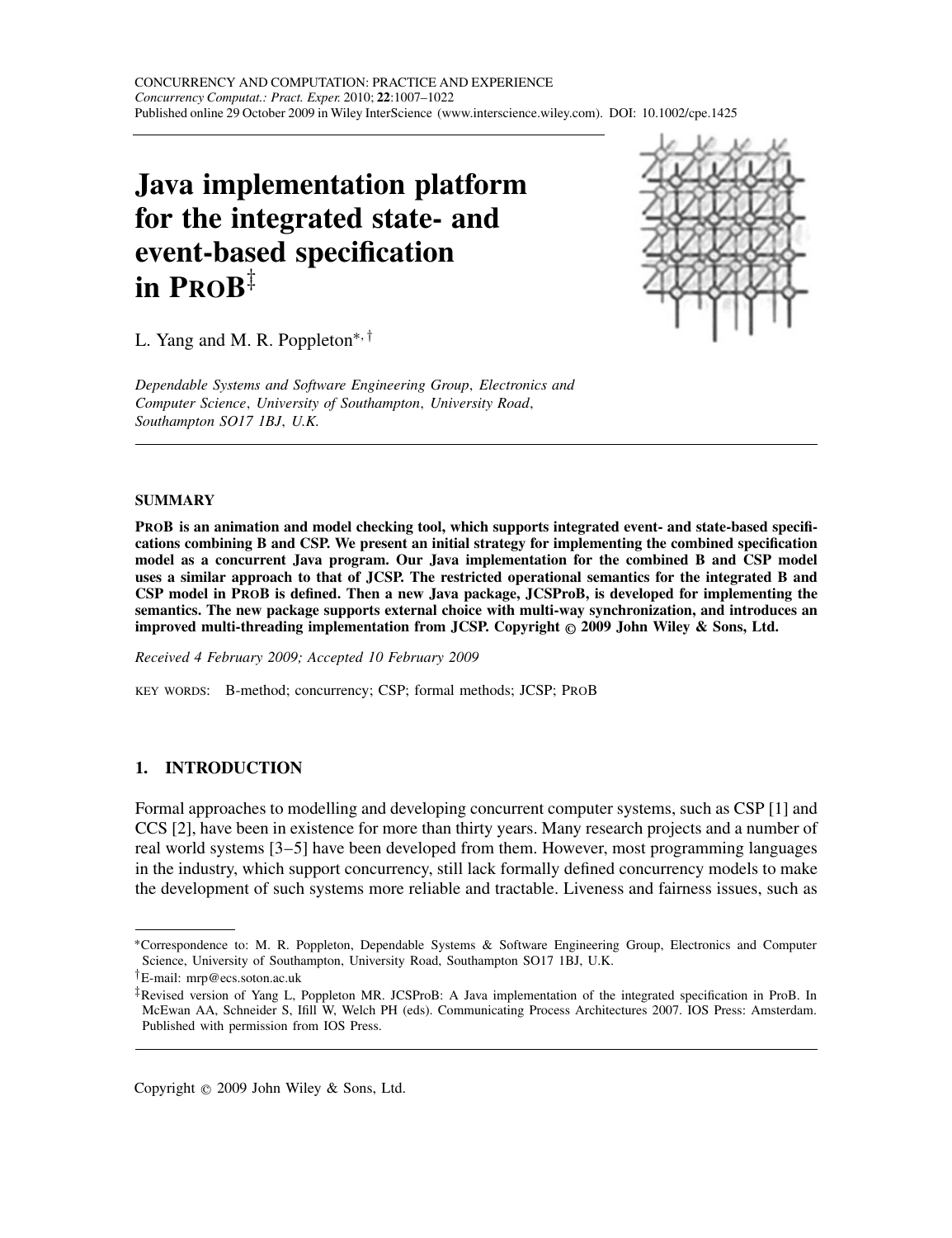deadlock and starvation, are usually intractable, and depend totally on the developers' skills and experience in concurrent systems development. Therefore, many approaches have been attempted to formalize the development of concurrent Java systems.

Formal analysis techniques have been applied to concurrent Java programs. JML [6] and Jassda [7] provide strategies to add assertions to Java programs, and employ runtime verification techniques to check the assertions. Such approaches are concerned with the satisfaction of assertions in Java code, not explicit verification against a formal concurrency model. An explicit formal concurrency model, which can be verifiably transformed into a concurrent Java program, would represent a useful contribution.

Magee and Kramer [8] introduce a process algebra language, finite state processes, and provide a formal concurrency model for developing concurrent Java programs. Then the labelled transition system analyser tool is employed to translate the formal model into a graphical equivalent. However, as no mapping has been defined from the formal model to Java, a Java implementation, here, is a manual transcription from the formal model. There is no guarantee that the Java code would be a correct implementation of the formal model.

JCSP [9] is a Java implementation of the CSP*/occam* language. It implements the main CSP*/occam* structures, such as process and channel, as well as key CSP*/occam* concurrency features, such as parallel, external choice and sequential composition, in various Java interfaces and classes. It bridges the gap between specification and implementation. With all the Java facility components in the JCSP package, developers can easily construct a concurrent Java program from its CSP*/occam* specification. The correctness of the JCSP translation of the *occam* channel to a JCSP channel class has been formally proved [10]: the CSP model of the JCSP channel communication was shown to refine the CSP*/occam* concurrency model. Early versions of JCSP (before 1.0rc6) targeted classical *occam*, which only supported point-to-point communication, while recently, new versions of JCSP have moved on to support the  $occam-\pi$ language, which extends the classical  $occam$  with  $\pi$ -calculus. More CSP mechanisms, e.g. external choice over multi-way synchronization, have been implemented in JCSP version 1.0rc7. Our work is mainly based on JCSP 1.0rc5, while we plan to move to 1.0rc7. We will discuss this in Section 5.

Raju *et al.* [11] developed a tool to translate the *occam* subset of CSP*/occam* directly into Java with the JCSP package. Although in our experience the tool is not robust enough to handle complex examples, it provides a useful attempt at building automatic tool support for the JCSP package.

Recent research on integrating state- and event- based formal approaches has been widely recognized as a promising trend in modelling large-scale systems [12–15]. State-based specification is appropriate when data structure and its atomic transition is relatively complex; event-based specification is preferred when design complexity lies in behaviour, i.e. event and action sequencing and synchronization between concurrent or distributed processes. In general of course, significant systems will present design complexity, and consequently require rich modeling capabilities, in both aspects. CSP-Oz [16], csp2B [13], CSP || B [14] and Circus [15] are all existing integrated formal approaches. However, the lack of direct tool support is a major limitation of these approaches. Proving the correctness of their combined specifications requires complex techniques, such as composing the verification results from different verification tools [17], or translating the combined specification back into a single specification language [13,18].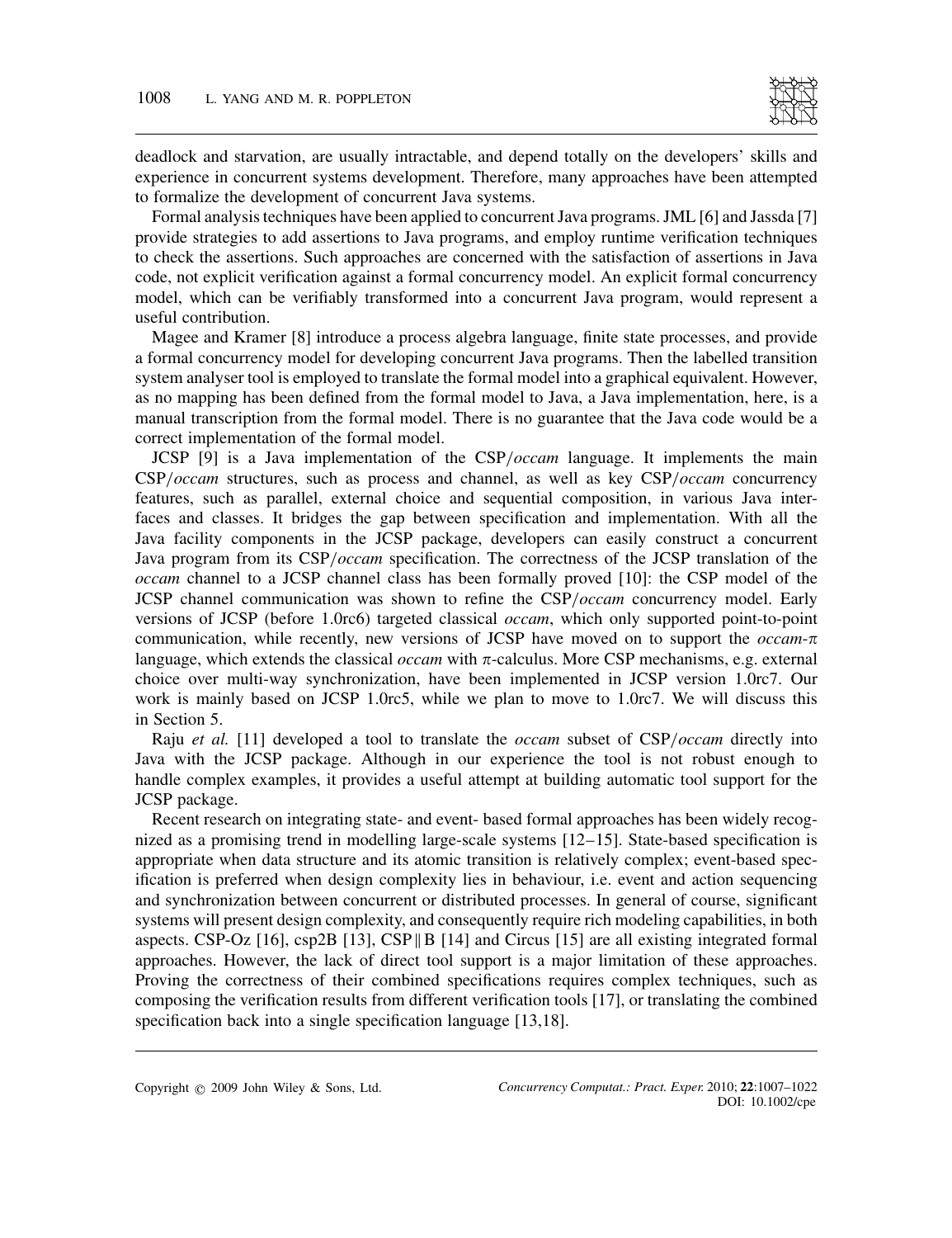

The PROB tool [19] is designed for animation and model checking formal models. It supports an integrated formal approach [20], which combines B [21] and  $CSP<sup>§</sup>$ . A composite specification in PROB uses B for data definition and operations. For a concurrent system, a CSP specification is employed as a filter on the invocations of atomic B operations, thus guiding their execution sequence. An operational semantics in [20] provides the formal basis for combining the two specifications. The PROB tool, which was designed for the classical B method, provides invariant checking, trace and singleton-failure refinement checking and is able to detect deadlock in the state space of the combined model.

The main issue in developing an implementation strategy for PROB is how to implement the concurrency model of the  $B + CSP$  specification in a correct and straightforward way. Furthermore, we need an explicit formal definition, and ideally, automatic tool support, to close the gap between the abstract specification and concrete programming languages. The structure of the JCSP package gives significant inspiration. We have implemented the  $B + CSP$  concurrency model as a new Java package, JCSProB, with a process–channel structure similar to JCSP. In our previous work [22,23], we formally defined a set of translation rules to convert a useful and deterministic subset of  $B + CSP$ specification to Java code. To make the translation more effective and stable, an automatic translation tool was constructed as a functional component of the PROB tool. This paper is an extended and revised version of that presented in [23].

In this paper we define a restricted operational semantics for the combined  $B + CSP$  model of PROB. The restricted semantics reduces non-determinism in the original  $B + CSP$  model. It is concrete enough to be implemented into Java programs, and abstract enough to support modelling most general systems. In Section 2 we introduce the combined  $B + CSP$  specification, and our restrictions on its semantics.

Our second contribution is the Java implementation strategy for the  $B + CSP$  concurrency model. It implements basic features of the combined abstract specification, and provides the fundamental components for constructing concurrent Java programs. We discuss the development of the JCSProB implementation package, and how it differs from that of JCSP, in Section 3. A new thread*/*process mechanism is introduced to support process calls and mutual recursion. In Section 4, we use an example to demonstrate these developments in JCSProB and in the translation. Section 5 concludes, discussing ongoing work, including GUI development and scalability issues.

## **2. THE COMBINED B**+**CSP SPECIFICATION**

As our work is inspired by the development of JCSP, when we discuss the Java implementation in this section, we compare it with JCSP in the various aspects. We first give a brief introduction to the  $B + CSP$  specification. Then we discuss the operational semantics of  $B + CSP$ , and the restricted semantics used in this work. Finally, we demonstrate how the semantics works.

The B part of the combined specification language supported in our approach is mainly from the B0 subset. B0 is the concrete, deterministic subset of the B language describing operations and data of implementations. It is designed to be mechanically translatable to programming languages such

<sup>&</sup>lt;sup>§</sup>We will call this notation B+CSP for shorthand.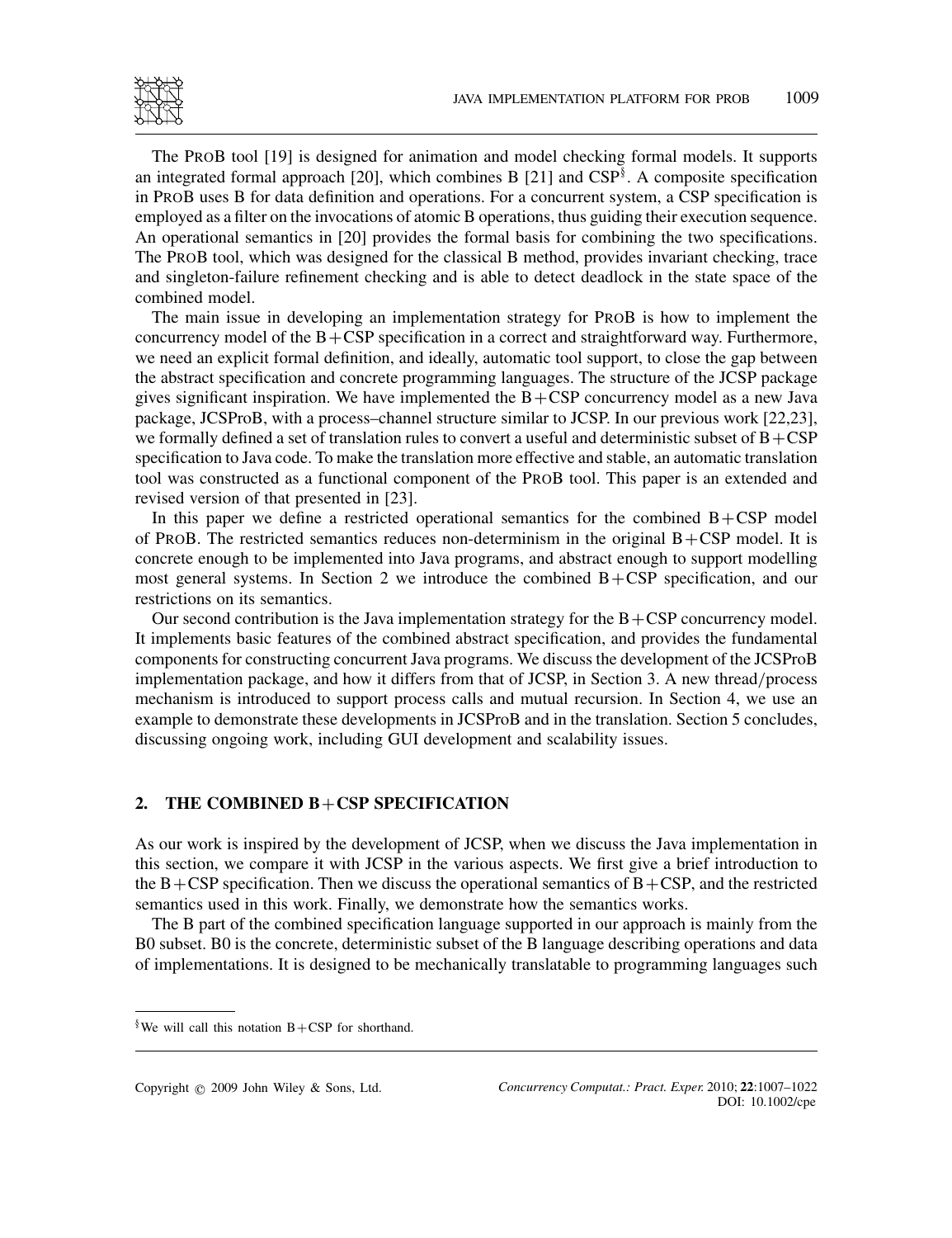

```
MACHINE lift
VARIABLES level
INVARIANT level : NAT & level \geq 0 & level \leq 10INITIALIZATION level := 1OPERATIONS
      inc = PRE level < 10 THEN level := level + 1 END;
      dec = PRE level > 0 THEN level := level - 1 END
END
```
Figure 1. An example B machine: the lift.

as C and Ada. A B machine defines data variables in the **VARIABLES** clause, and data substitutions in the **OPERATIONS** clause. Possibly subject to a **PRE**condition—all of whose clauses must be satisfied to enable the operation—an operation updates system state using various forms of data substitution. Although the B specification used in our approach is the B0 subset, we do support some abstract B features, which are not in B0, e.g. precondition. These features are implemented to provide extra capability for rapidly implementing and testing more abstract specifications in Java programs. In the implementation, preconditions are interpreted as guards, which will block the process if the precondition is not satisfied.

A B operation may have input and/or output arguments. For an operation *op* with a header  $rr \leftarrow$  $op(i)$ , *ii* is a list of input arguments to the operation, while *rr* is a list of return arguments from it. The **INITIALISATION** clause establishes the initial state of the system. The **INVARIANT** clause specifies the safety properties on the data variables. These properties must be preserved for all the system states. Figure 1 shows a simple lift example in a B machine. It has a variable *level*, which indicates the level of the lift, and two operations, *inc* and *dec* to move the lift up and down.

Turning to the integrated specification, currently PROB only supports one paired B and CSP combination. Although PROB supports trace refinement checking for the combined specification, it does not, at present, provide a refinement strategy for composing or decomposing an abstract  $B + CSP$  model into a concrete distributed system. On the other hand, the CSP  $\parallel$  B approach does provide a composition technique [17] for composing combined B and CSP specifications. A full FDR-compliant CSP support has been recently implemented in PROB. Therefore, it is very likely that the  $CSP \parallel B$  approach can be connected with the PROB tool. Our work here focuses on one concrete B and CSP specification pair.

A detailed definition of supported CSP syntax can be found in the PROB tool.

#### **2.1. The operational semantics of B**+**CSP**

The operational semantics of  $B + CSP$  is introduced in [20]. It provides a formal basis for combining the B and CSP specification. The B and CSP specifications are composed as parallel processes. A B machine is viewed as a special process in the system, which maintains and updates the system state through the data transitions in its operations.

Without CSP processes, a B machine process can fire all its operations freely. The data transitions can only be blocked by preconditions on the operation. However, in some cases, it may not be very convenient to define system level behaviours only with precondition guards. Normally, a B machine needs to define an abstract 'program counter' and use it in preconditions to control the execution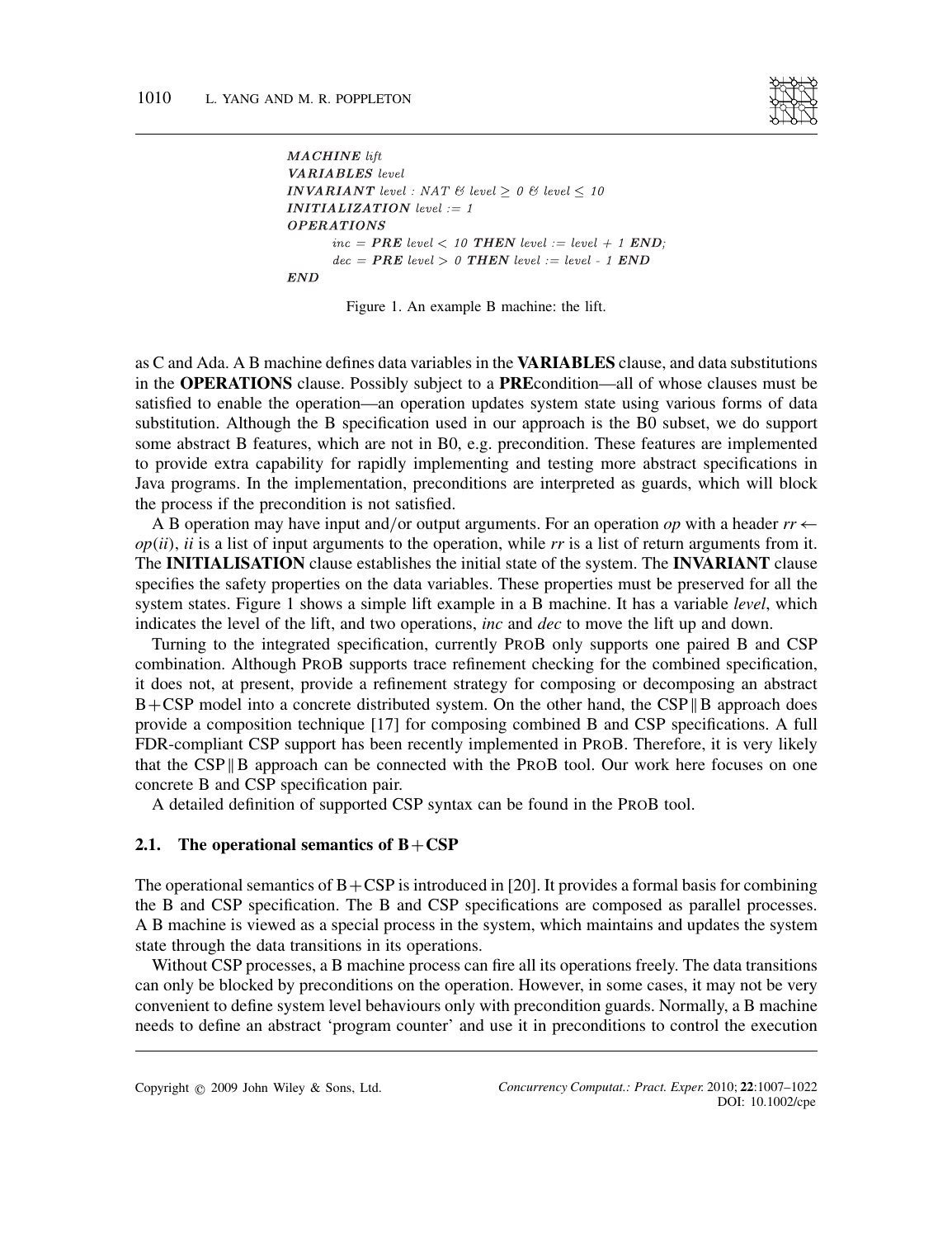

Figure 2. The synchronization between B and CSP specification.

of an operation [24]. However, this form of specification of behaviour is opaque compared with process algebra approaches such as CSP.

To work with CSP processes, a B machine process needs to synchronize and communicate. The synchronization and integration of B and CSP processes are on the B operations and CSP channels.

- A B operation must have a corresponding CSP channel with the identical name. Together, they form a combined  $B + CSP$  channel. The B operation is only ready to progress when the corresponding CSP channel is also ready.
- A CSP channel is combined with a B operation, or it can be a pure CSP channel, which has no B counterpart. A pure CSP channel is only used in the CSP part for communication.

Figure 2 illustrates how the synchronization works. Operations *A*, *B* and *C* all have corresponding CSP channels in the CSP part. Only when channel *A* is ready, operation *A* is able to progress the data transitions inside the operation. CSP channel *D* is only used by CSP processes, and has no counterpart in the B machine. In this way, the system behaviour specified in CSP can be used to control the execution of data transitions in the B machine.

The combined  $B + CSP$  event is defined by the operational semantics. A state of a combined B+CSP specification is defined as a pair, which includes a B state and a CSP state.

In [20], states  $\sigma$  and  $\sigma'$  are the before and after B states for executing a B operation. The operation is defined with operation identifier *op*, return variable  $r_1, \ldots, r_m$ , and input variables  $a_1, \ldots, a_n$ , as  $r_1, \ldots, r_m \leftarrow op(a_1, \ldots, a_n)$ . The B operational semantics can thus be defined with a ternary relation  $\rightarrow$  as  $\sigma \rightarrow_{op} \sigma'$ . That means in state  $\sigma$ , the operation *op* progresses with input variable  $a_1, \ldots, a_n$ , then returns output variables  $r_1, \ldots, r_m$ , and reaches a new state  $\sigma'$ . In the CSP part, P is a CSP process, and *P'* is the process after *P* processing CSP channel *ch*, which has the same identical name as the B operation *op*. Channel *ch* can be defined with a number of variables  $b_1, \ldots, b_i$  as *ch.b*<sub>1</sub>*.....b<sub>i</sub></sub>. The CSP operational semantics is give by a similar relation*  $\rightarrow$  *as*  $P \rightarrow_{ch} P'$ *.*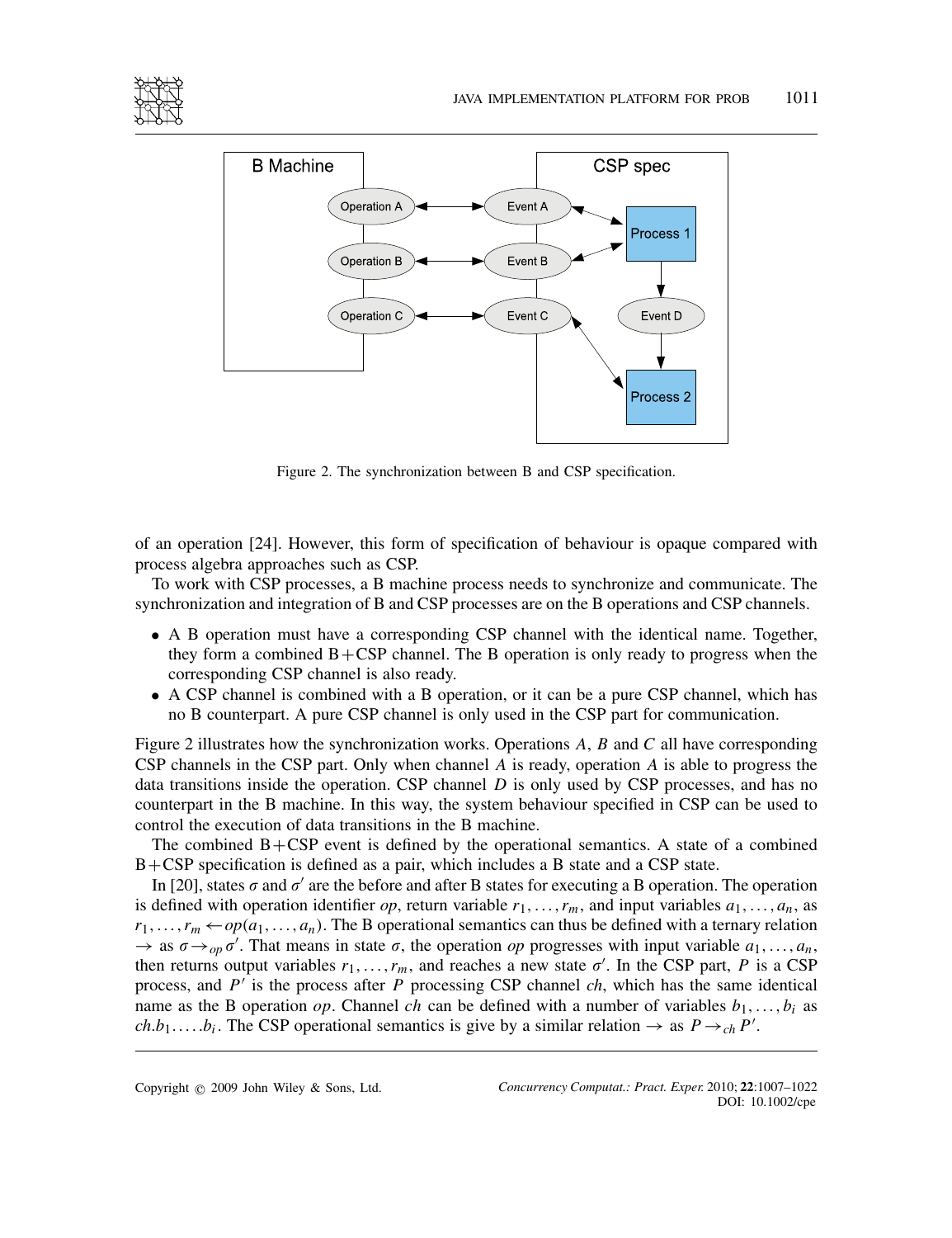

Therefore, the before and after state of  $B + CSP$  specification can be defined as  $(\sigma, P)$  and  $(\sigma', P')$ . We can now define the operational semantics of  $B + CSP$  specification by combining the two ternary relations into one form  $(\sigma, P) \rightarrow_{ev} (\sigma', P')$ , where the combined event *ev* is the synchronization of B operation *op* and CSP channel *ch*.

The essential issue of this synchronization is how to define the data flows of B operations and CSP channels. A B operation can have input variables  $a_1, \ldots, a_n$  and return output variables  $r_1, \ldots, r_m$  as result, while variables *b*1*,...,bi* of a CSP channel can have input*(*?*)*, output*(*!*)* and dot*(.)* decorations to imply the data flow of the variables.

PROB supports a very flexible way to combine the data flows of B operations and CSP channels. In PROB, the synchronization is achieved by Prolog unification, which means data information can flow in from both B and CSP:

- CSP channels can provide concrete data values, which means the CSP part is used to drive the B part. For example, a CSP channel *ch*!*a* can output data *a* to drive a corresponding B operation *op(a)*.
- B operations can provide data values, which means that the B part is used to drive the CSP part. For example, a B operation  $b \leftarrow op$  can provide data for the corresponding CSP channel *ch*?*b*.
- B and CSP can both provide concrete data values to each other. The mixed data flow allows B and CSP can drive each other at the same time. In this case, a CSP channel *ch*!*a*?*b* and a B operation  $b \leftarrow op(a)$ .
- In the worst case, when both B and CSP do not provide concrete data values, PROB can enumerate the B datatypes of variables and drive the interpreter.

As an abstract model checking tool, PROB tries to explore all the possible states of a system. The power of enumerating data values from datatype definitions makes it capable of using the combined channels without caring about the input*/*output data flow on the channels. Therefore, it does not clearly distinguish the input and output variables of both B and CSP.

#### **2.2. The restricted semantics of B**+**CSP**

As a model checking tool, PROB aims to exhaustively explore all the states of an abstract finite state system, on the way enumerating all possible value combinations of operation arguments. The flexibility in combining the two formal models provides more power to the PROB tool to model check the state space of a model. The implementation of the semantics using Prolog unification is simple and efficient. In some cases, it allows the PROB interpreter, instead the B or the CSP, to drive the combined model. However, as our target is implementing the combined  $B + CSP$  specification in a concrete programming language, we cannot implement the involvement of the PROB interpreter or support the same flexible and abstract semantics as model checkers. Therefore, we have to restrict the original semantics in PROB to make it suitable and meaningful for a concrete programming language.

The PROB interpreter is used when neither the B nor the CSP provides full data information to drive the model. There are three kinds of cases, where this can happen:

- Both the B operation *op(aa)* and the CSP channel *ch*?*aa* request the data value of variable *aa*.
- The B operation *op(aa)* requests the data value of variable *aa*, while CSP channel *ch* does not provide the value.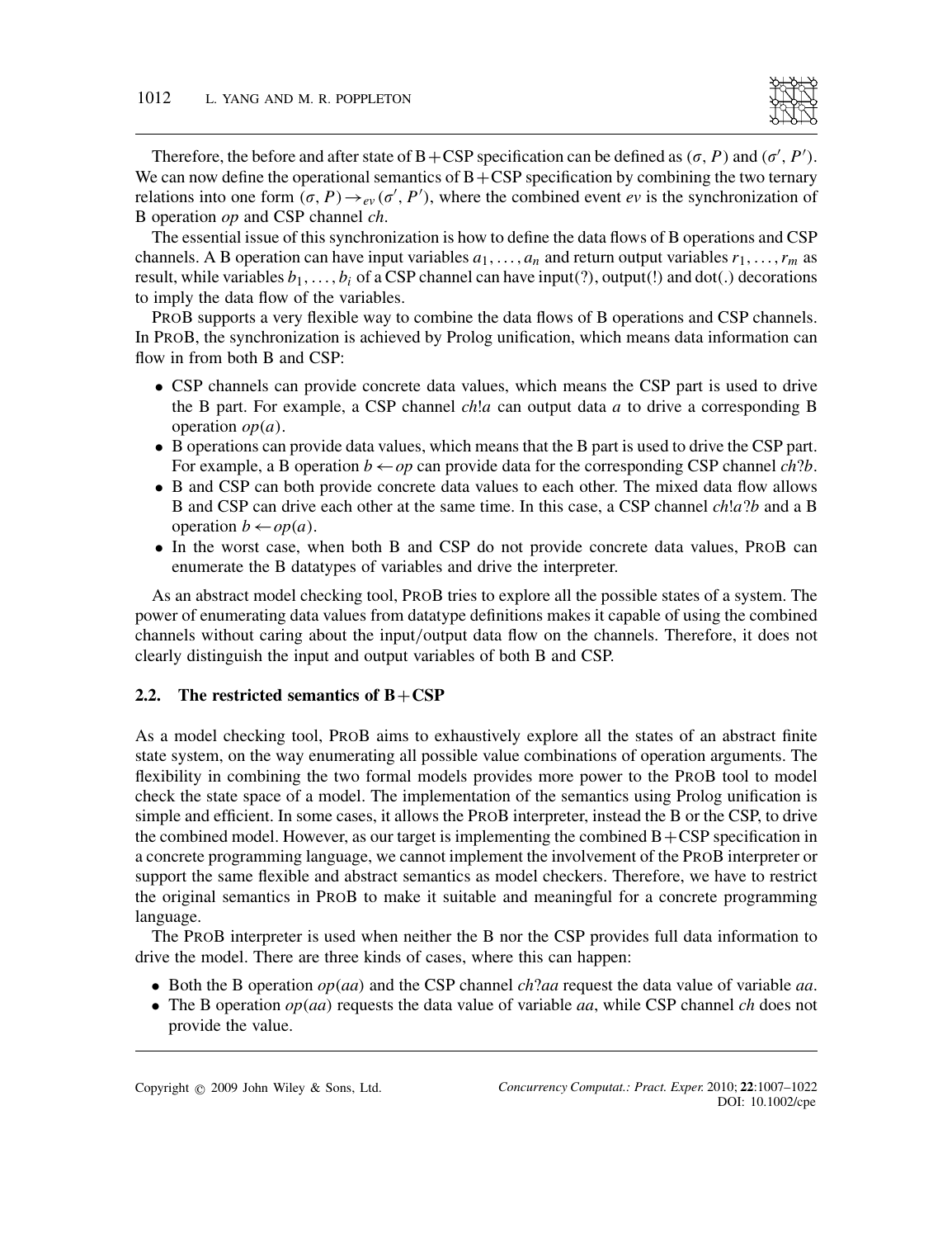

| rable 1. The anowed arguments combination for pure CSF event. |                               |                                  |                                            |  |  |
|---------------------------------------------------------------|-------------------------------|----------------------------------|--------------------------------------------|--|--|
| JCSP                                                          | CSP input<br>(c?y)            | CSP output<br>(c!x)              | CSP none<br>(c)                            |  |  |
| CSP output $(c!x)$<br>CSP input $(c?)$<br>$CSP$ none $(c)$    | $\sqrt{p^2p}$ sync)<br>X<br>× | $\sqrt{(p2p \text{ sync})}$<br>× | ×<br>$\times$<br>$\sqrt{\text{(barrier)}}$ |  |  |

Table I. The allowed arguments combination for pure CSP event.

• The CSP channel *ch*?*aa* requests the data value of variable *aa*, while B operation *op* does not provide the value.

In our restricted semantics, we prohibit all the three combinations. Furthermore, there is another combination of the B and CSP variables dropped from the semantics.

• Both the B operation *aa*←*op* and the CSP channel *ch*!*aa* output data values.

PROB can handle this with its Prolog unification. Only when the two output values from the B and the CSP are the same, can the B operation and the CSP channel be combined. However, this violates the concurrency model of our approach.

We thus define a restricted  $B + CSP$  operational semantics as follows. For a B operation  $o_1, \ldots, o_m \leftarrow op(i_1, \ldots, i_n)$ , its corresponding CSP channel must be in the form of  $chli_1...li_n?$  *o*<sub>1</sub>  $...?$  *om*. At CSP state *P*, a CSP process sends channel arguments  $i_1,...,i_n$  through the channel to a B operation as input arguments. After the data transitions of the channel complete taking B state from  $\sigma$  to  $\sigma'$ —the CSP state changes to P'. The arguments  $o_1, \ldots, o_m$  represent the data returned from B to CSP. The input arguments  $i_1, \ldots, i_n$  only exist in state  $(\sigma, P)$ , while the output arguments  $o_1, \ldots, o_m$  are only available in state  $(\sigma', P')$ . The new restricted semantics of a combined event *ev* can be expressed as  $((\sigma, P), in) \rightarrow_{ev} ((\sigma', P'), out)$ , where  $in = i_1, ..., i_n$ , and  $out = o_1, \ldots, o_m$ .

PROB also supports the classical CSP communication channels. These channels exist only in the CSP part of the combined specification and have no B counterparts, which means that they cannot directly affect the system states in the B part. A channel output *(c*!*y)* synchronizes with some corresponding channel input  $(c$ ? $x)$  from a different process, and transfers a data item. This synchronization is a point-to-point $(p2p)$  communication pattern. It also supports multi-way synchronization, multiple processes can synchronize on one barrier channel *c*. Table I demonstrates CSP communication channels supported in this work.

## **3. THE JAVA IMPLEMENTATION OF B**+**CSP**

The JCSP package enables the implementation of CSP*/occam* formal specifications in Java. Our combined B+CSP specifications are expressed in a much larger language than the classical *occam* subset of CSP. Although the *occam-* $\pi$  language extended the *occam* language and supports multiway synchronization, its semantics are still different from that of  $B + CSP$ . However, it is possible to use  $occam-\pi$  to express the semantics of  $B + CSP$ . That means that it is also possible to use the new JCSP package to construct the implementation of  $B + CSP$ .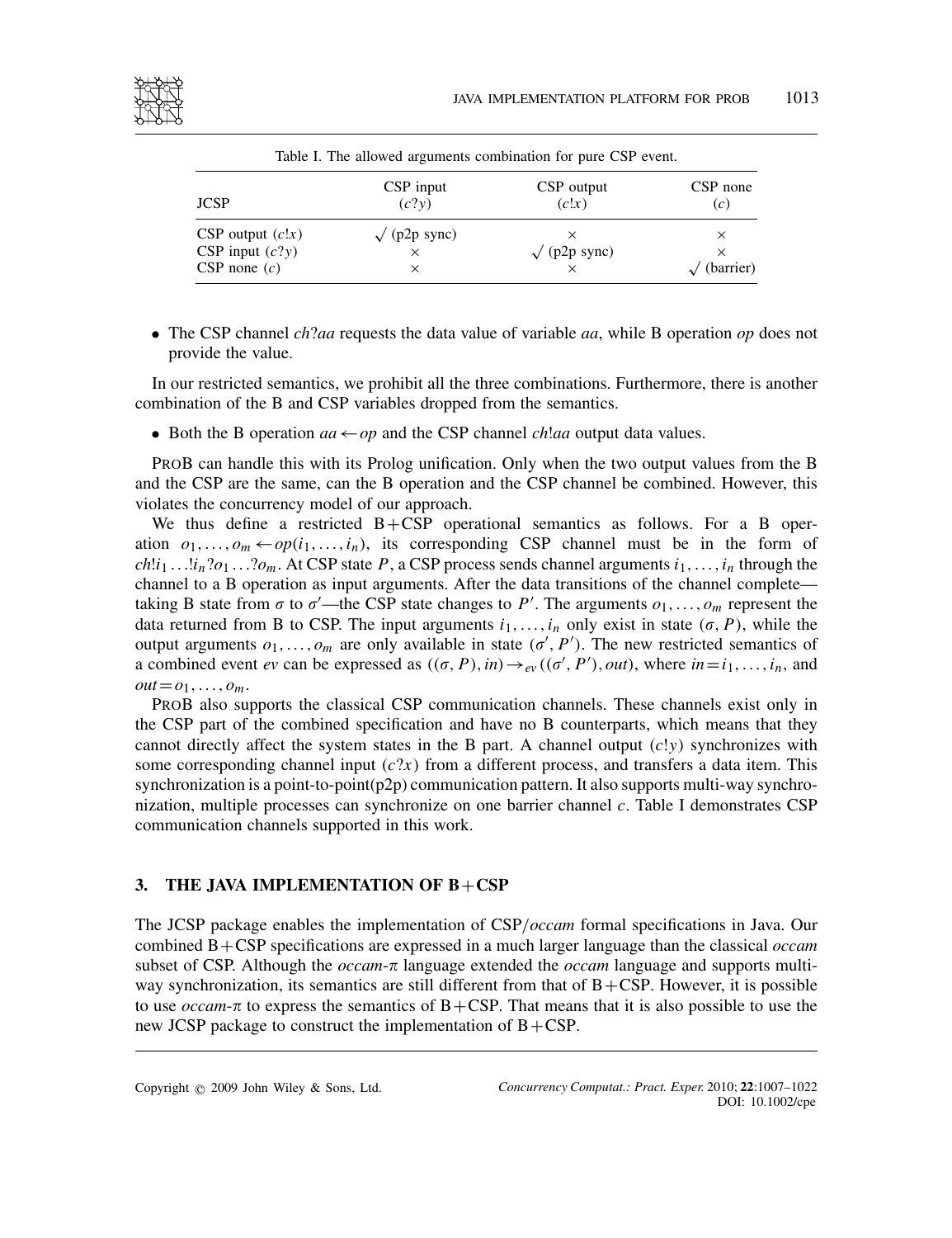

| <b>CSP</b>             | <b>JCSP</b>                  | <b>JCSProB</b>               |  |  |
|------------------------|------------------------------|------------------------------|--|--|
| CSP process            | The <i>CSProcess</i> class   | The <i>BCSProcess</i> class  |  |  |
| Process container      | The <i>ParThread</i> class   | The <i>RecurThread</i> class |  |  |
| Parallel composition   | The <i>Parallel</i> class    | The <i>CSParallel</i> class  |  |  |
| Sequential composition | The <i>Sequence</i> class    | The CSPSequence class        |  |  |
| External choice guard  | The <i>Guard</i> class       | The <i>BCSPGuard</i> class   |  |  |
| External choice        | The <i>Alternative</i> class | The <i>Alter</i> class       |  |  |
| CSP event              | <b>JCSP</b> channel classes  | <b>JCSProB</b> event classes |  |  |

Table II. Comparing Java classes from JCSP and JCSProB.

In the previous JCSP packages before 1.0rc7, there were no facilities for multi-way synchronization on external choice (*AltingBarrier*), or atomic state change during an extended rendezvous. Like *occam-* $\pi$ , these versions implement a *barrier* class, which supports the synchronization of more than two processes. However, the *barrier* class is not embedded with the guards for external choice.

State change is the other issue of concern. JCSP channels are mainly used for communication and synchronization. The state change can only happen in JCSP process objects, while in  $B + CSP$ . only the B part of combined events can access the system variables and change the system state. Therefore, we need to implement the data transitions on system states inside the implementation of combined events.

To deal with these limitations, we construct a new Java package, JCSProB, to implement the B+CSP semantics and concurrency. This package provides infrastructure for constructing concurrent Java programs from B+CSP specifications. Different Java classes provided by JCSP and JCSProB are compared in Table II.

## **3.1. Event classes**

The channel class in JCSProB is *PCChannel*; all the channel classes in the Java application need to extend this class to obtain the implemented  $B + CSP$  semantics and concurrency. The data transitions of a channel should be implemented in the *run()* method of the channel class.

The allowed argument combinations for the restricted semantics are shown in Table III. The *PCChannel* class provides four methods to implement this semantics policy. All the input and output arguments are grouped into objects of Java *Vector* class (*java.util.Vector*):

- *void ready()*: there is no input/output on the combined channel
- *void ready(Vector InputVec)*: CSP process passes arguments to B operation
- *Vector ready rtn()*: CSP process receives arguments from B operation
- *Vector ready rtn(Vector InputVec)*: CSP process passes arguments to B operation, and receives arguments from B operation.

Implementing synchronization in the restricted  $B + CSP$  concurrency is another important task for the *PCChannel* class. When there is more than one process synchronizing on a channel,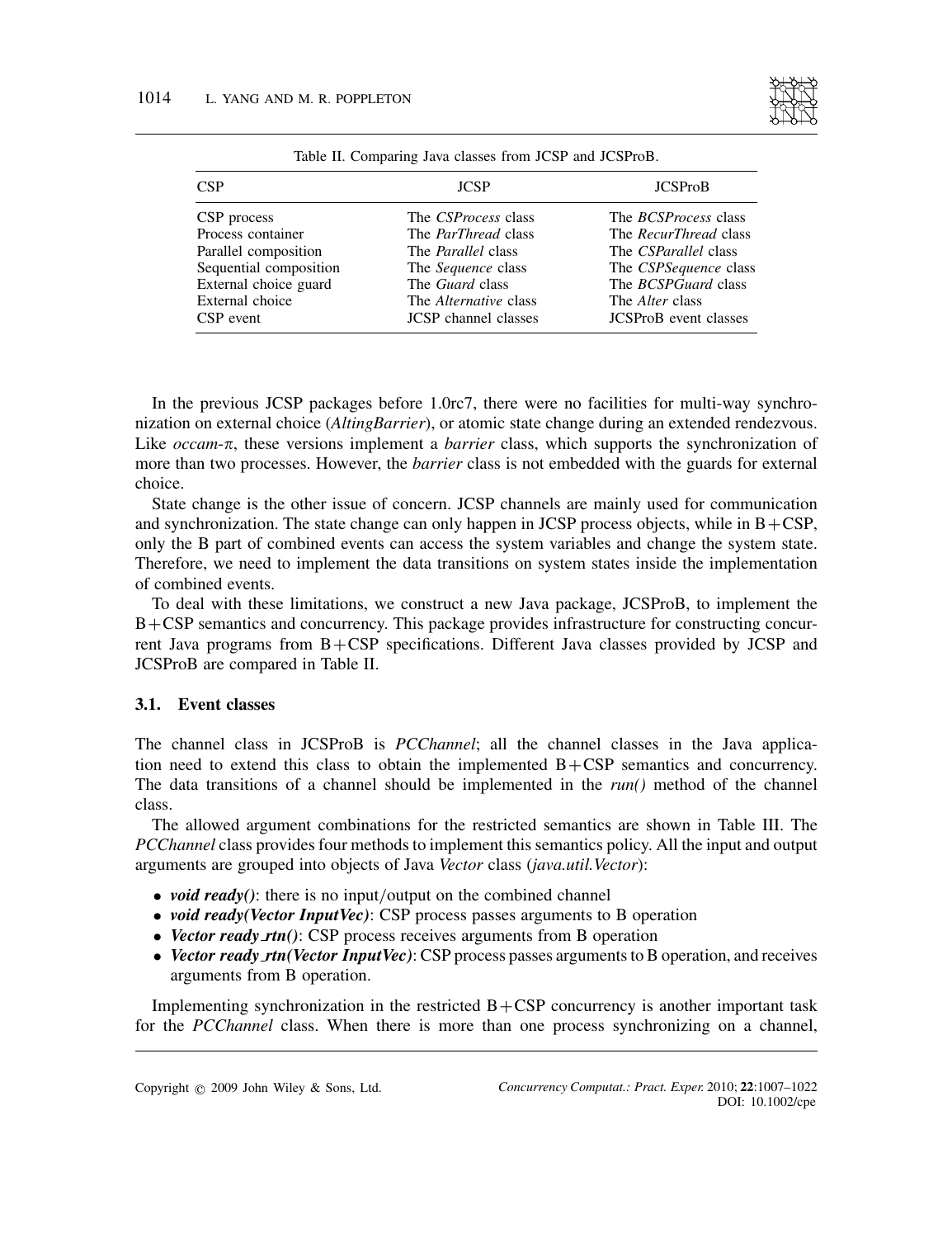| Table III. The allowed arguments combination for $B + CSP$ events. |                              |                                           |                |  |  |
|--------------------------------------------------------------------|------------------------------|-------------------------------------------|----------------|--|--|
| <b>JCSProB</b>                                                     | B: input arguments<br>(c(x)) | B: return arguments<br>$(v \leftarrow c)$ | B: no argument |  |  |
| CSP output $(c!x, c.x)$                                            |                              |                                           | $\times$       |  |  |
| CSP input $(c?\gamma)$                                             |                              |                                           | $\times$       |  |  |
| CSP none $(c)$                                                     |                              |                                           |                |  |  |

Table III. The allowed arguments combination for  $B + CSP$  events.



Figure 3. The synchronization between B and CSP specification.

the *run()* method will not be invoked until the condition from the concurrency model is satisfied. In the *PCChannel* class, we implement the synchronization illustrated in Section 2.2. The *inc syn procs no(int)* method from *PCChannel* class is used to indicate the number of processes, which synchronize on it. For example, in Figure 3 the *inc\_syn\_procs\_no(int)* method of channel *n* is called to indicate that process *Q* and *R* synchronize on this channel, before the two processes are initialized in the *MAIN* process.

The following Java code shows how this mechanism is implemented:

```
n ch.inc syn procs no(2);
new Parallel(
     new CSProcess[]{
           new P procclass(var,m ch),
           new Q_procclass(var, m_ch, n_ch),
           new R procclass (var, n ch),
     }
).run();
```
Process classes *P procclass*, *Q procclass* and *R procclass* are running in parallel. An instance of *Parallel* class from JCSP package groups all three of them together, and uses the *run()* method to run the three processes in parallel. The *inc syn procs no(int)* method of channel object *n ch* is called to inform the channel that there are two processes, *Q procclass* and *R procclass*, synchronizing on it. Although channel object *m ch* is also shared by two processes *P procclass*, *Q procclass*, the two processes interleave with each other, and do not synchronize on it.

There are two other issues concerning the *PCChannel* class. One is the precondition check, which can guard conditions on the data transitions inside a B operation. The *PCChannel* class provides a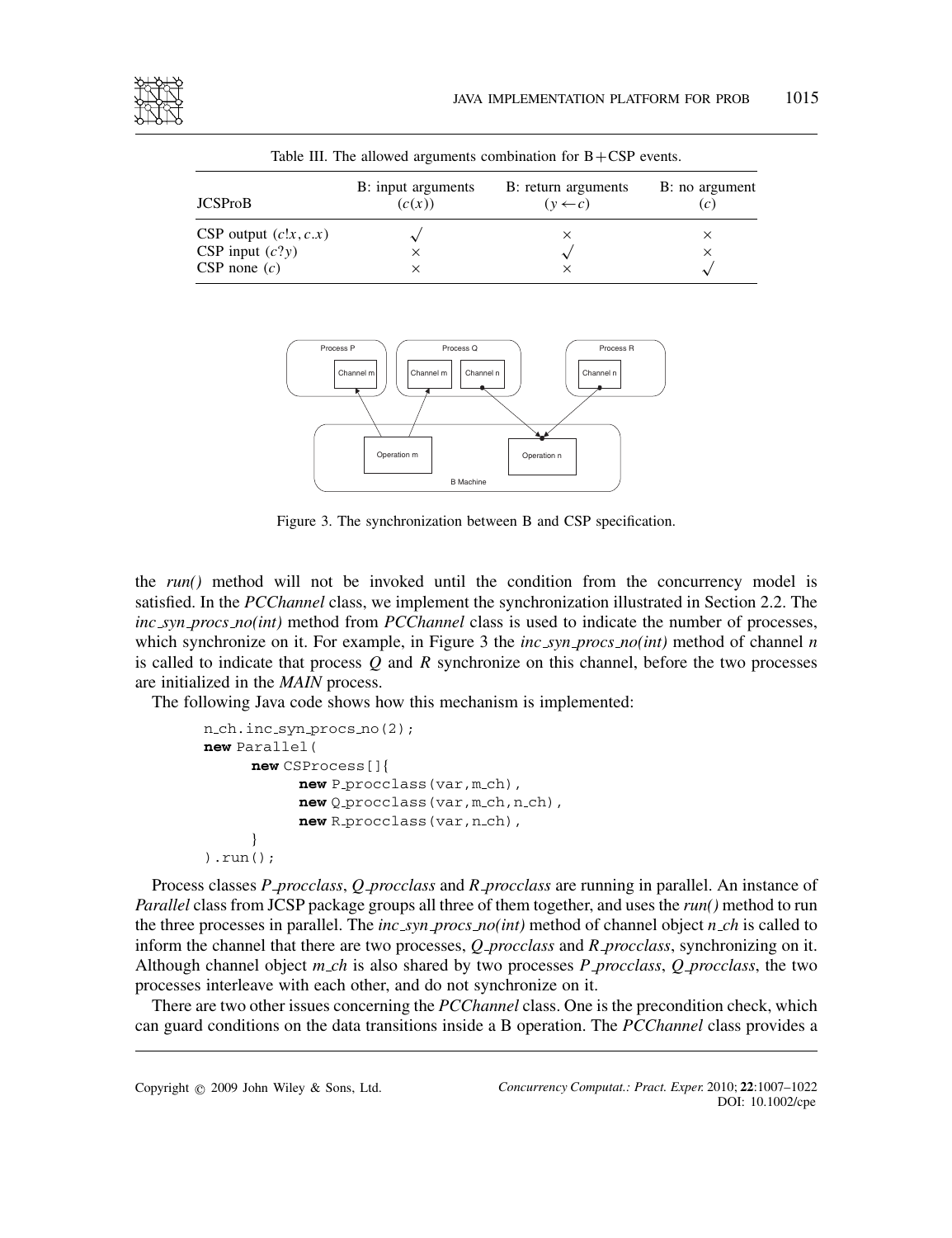

method *preConditionCheck()* for checking the precondition on the data transition, and blocking the caller process when the condition is not satisfied. The actual precondition should be implemented in the *preCondition()* method of the channel class. The default *preCondition()* method in *PCChannel* guards on no condition, and always indicates that the precondition is satisfied. The concrete channel subclass needs to override the *preCondition()* method to implement the precondition.

The other issue is the implementation of atomic access by the B operations. The JCSProB packages provide a *JcspVar* class for implementing this feature in the Java implementation. It explicitly implements an exclusive lock to control the access to the B variables. Only one channel object can have the lock at a time. When a subclass of *PCChannel* tries to override the *run()* method, it is forced to use method *lock()* from *JcspVar* class to obtain the access authorization first, and release it by calling method *unlock()* after data transitions. When constructing a Java implementation from its formal specification, the *JcspVar* class needs to be extended, and all the global B variables should be implemented in the new constructed class.

# **3.2. Process and thread classes**

A notable difference between  $B + CSP$  and  $JCSP/occam-\pi$  is how they implement recursion in the process. *occam-* $\pi$  uses a WHILE loop structure in a process to implement recursion. The statements inside the structure are repeatedly processed if the loop condition is satisfied. In JCSP, this loop structure is implemented by the Java *while* loop statement, which has the same semantics as the WHILE loop in *occam-π*. The loop steps in a recursion take place in a single JCSP process object, without introducing any new process objects. For example, a CSP process

 $P = a^2x \rightarrow b/x \rightarrow P$ would be translated into a JCSP process class as:

b.write(x);

```
class P implements CSProcess{
      ......
     void run(){
           while(true){
                 x = a.read();
```
} }

} The CSP part of the  $B + CSP$  specification supports more general forms of recursion through process calls. To define a linear recursion process *P* in CSP, the process name *P* appears in some branches of *P*'s behaviour. Semantically, after process *P* performs events *a* and *b*, it enters a state *P* . At state *P* , it calls process *P*. Then the process would perform as a new *P* again. In this way, events *a* and *b* are repeatedly called. Although the linear recursion described here can be easily implemented by the loop structures in JCSP and  $occam-\pi$ , they are not the same semantically: in  $JCSP/occam-\pi$ , the loop is inside a process, which means that the loop structure maintains the state variables of the process, whereas each new process instance created in CSP carries its own process state.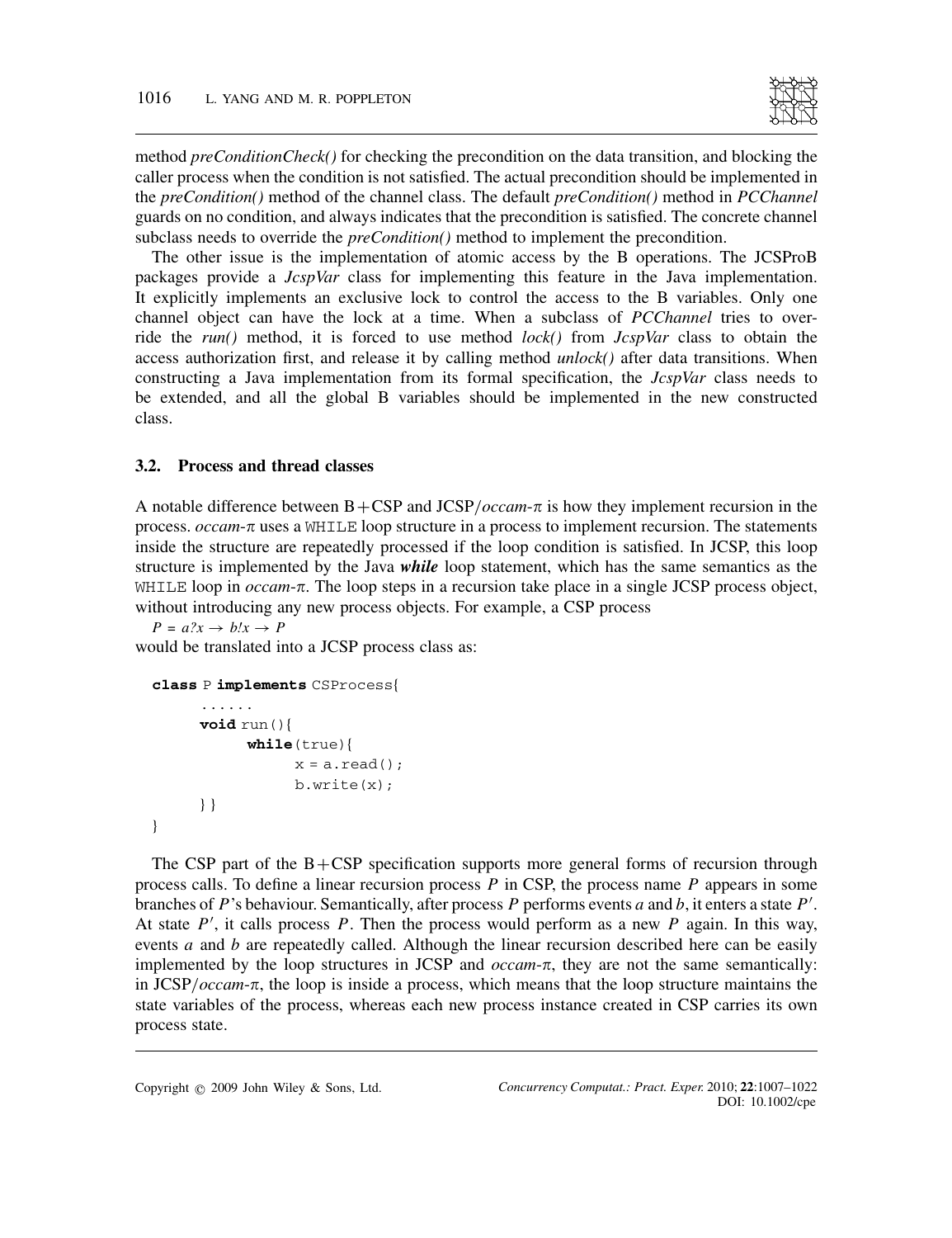

Furthermore, using branching structures, such as condition and choice, CSP can produce more complex and mutual recursion patterns than can be modelled by the *while* loop in JCSP. One process can have different descendant processes depending on condition and choice, for example:

 $Q = c \rightarrow R \square d \rightarrow Q$ 

After resolving the external choice, the process *Q* here can perform as either *Q* or *R*. It is not clear whether it is possible to devise generic models in Java for such mutual recursion structures using simple loops.

If it is not possible to devise such a model, it would require the existing process object to declare a new process object and call its *run* method. But it is not safe to directly call a new process object in JCSP. For example, the process *P* above would be translated into a JCSP process class as:

```
class P implements CSProcess{
      ......
```

```
void run(){
           x = a.read();
           b.write(x);
           new P(a,b).run();
     }
}
```
The translation is not semantically correct: the process state should not be retained when new process starts in CSP, whereas the new process object is stacked atop the existing process object, which means that the existing one cannot be released. It is also dangerous to do this in JCSP because doing so may eventually cause a Java stack overflow error (JDK has a limitation on the number of objects it can handle).

In our implementation of process calls and recursions, we replace the caller process object *P* with the callee process object  $P'$  in the same Java thread container. There is a synchronization barrier in a thread, which is used to inform the environment about the termination of this thread. The JCSP package has a package-private thread class *ParThread* for running JCSP process objects. The *ParThread* class only appears in the *Parallel* class, which implements the parallel composition of processes. It is not allowed to be accessed from the outside of the JCSP package.

The implementation of the CSP process in JCSProB consists of two parts: an abstract process class *BCSProcess*, which implements the *CSProcess* interface of JCSP, and a thread class *RecurThread* which is the thread container for the new process class. Every *BCSProcess* process object needs to run in its own thread container, which is an instance of the *RecurThread* class. Even for the main process, the Java program needs to produce an extra thread contrainer to run it. The *RecurThread* class consists of two fields: one is the *BCSProcess* process object which runs in it, and the other is a JCSP *Barrier* object which needs to synchronize before the thread terminates. When the thread starts running, it calls the *run* method of the process object. The *BCSProcess* class provides a *callNextProc* method for its implementation classes. When an existing process object *P* calls a new process object *P* , it calls the *callNextProc* method with *P* . When *P* terminates, the thread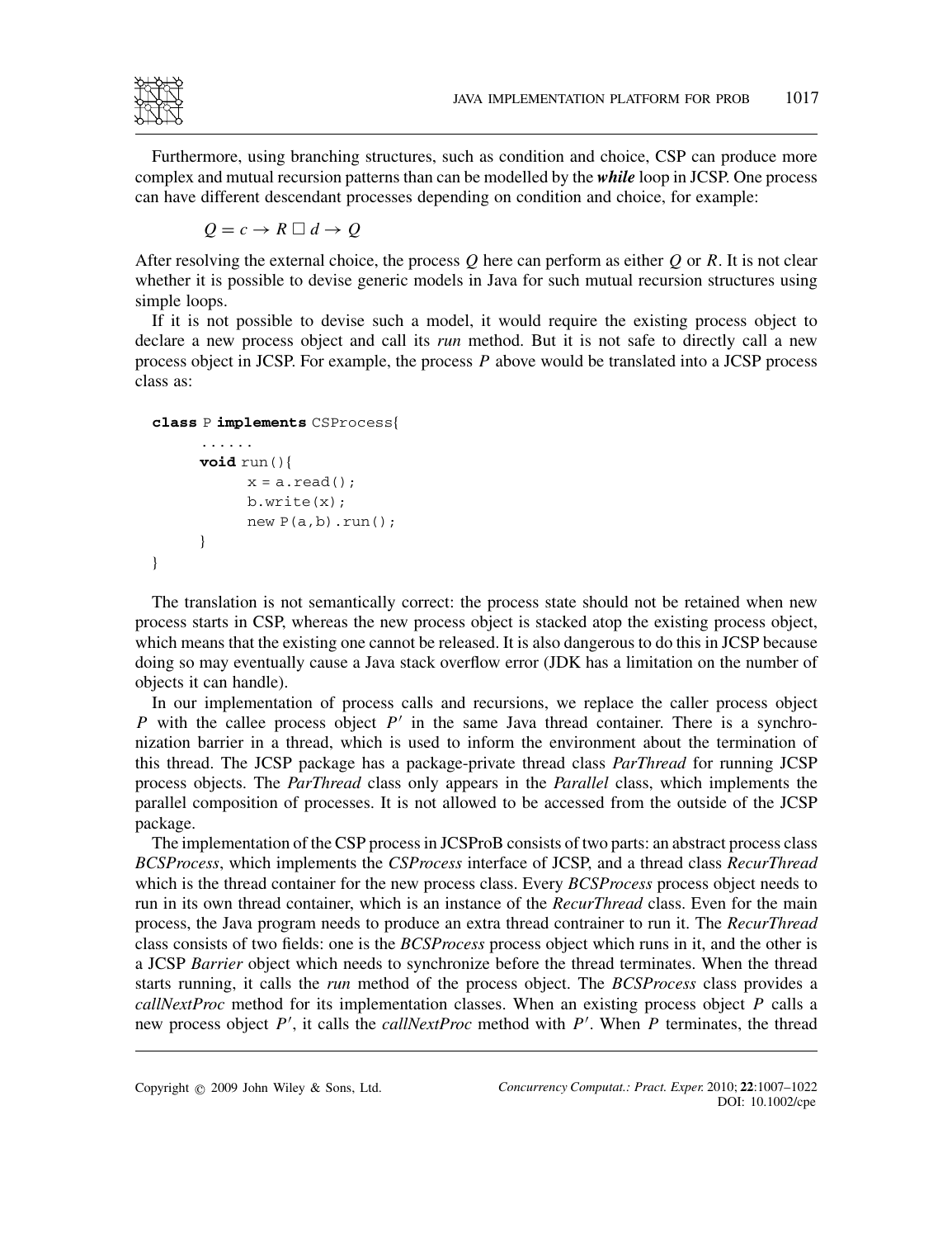



Figure 4. Parallel composition in JCSProB.

container releases the process object *P*, and runs the new process object *P* . Therefore, the above example is implemented in JCSProB as:

```
class P implements BCSProcess{
     void run(){
           x = a.read();
           b.write(x);
           callNextProc(new P(a,b));
     }
      ......
}
```
The new thread class  $RecurThread$  provides a fundamental thread implementation for the  $B + CSP$ process. As the multi-threading mechanism in JCSP does not support this new thread class, we also implemented parallel composition and sequential composition for the new thread and process classes. The parallel process composition of B+CSP is implemented in the *CSParallel* class. For a parallel composition consisting of *N* processes, the *CSParallel* object generates *N* new thread objects of the *RecurThread* class to run all the *N* processes. All of the new *N* threads, and the current thread running the parallel composition, share a barrier whose counter is set to  $N+1$ . When all the threads terminate, the parallel composition structure completes its run. Figure 4 illustrates a parallel composition of three processes. This new implementation of parallel composition allows the process objects in all the parallel threads to be replaced by new process objects.

# **3.3. Automated translation: from B**+**CSP to Java**

In [22,23], we introduced the translation rules and the translation tool, which convert  $B + CSP$ models into Java code. The JCSProB package provides the basic facilities for constructing concurrent Java applications from  $B + CSP$  models. However, as  $B + CSP$  models and the Java code represent different abstraction levels using quite different structuring concepts, it is not easy for the user to identify the mapping between them. Therefore, manually constructing the Java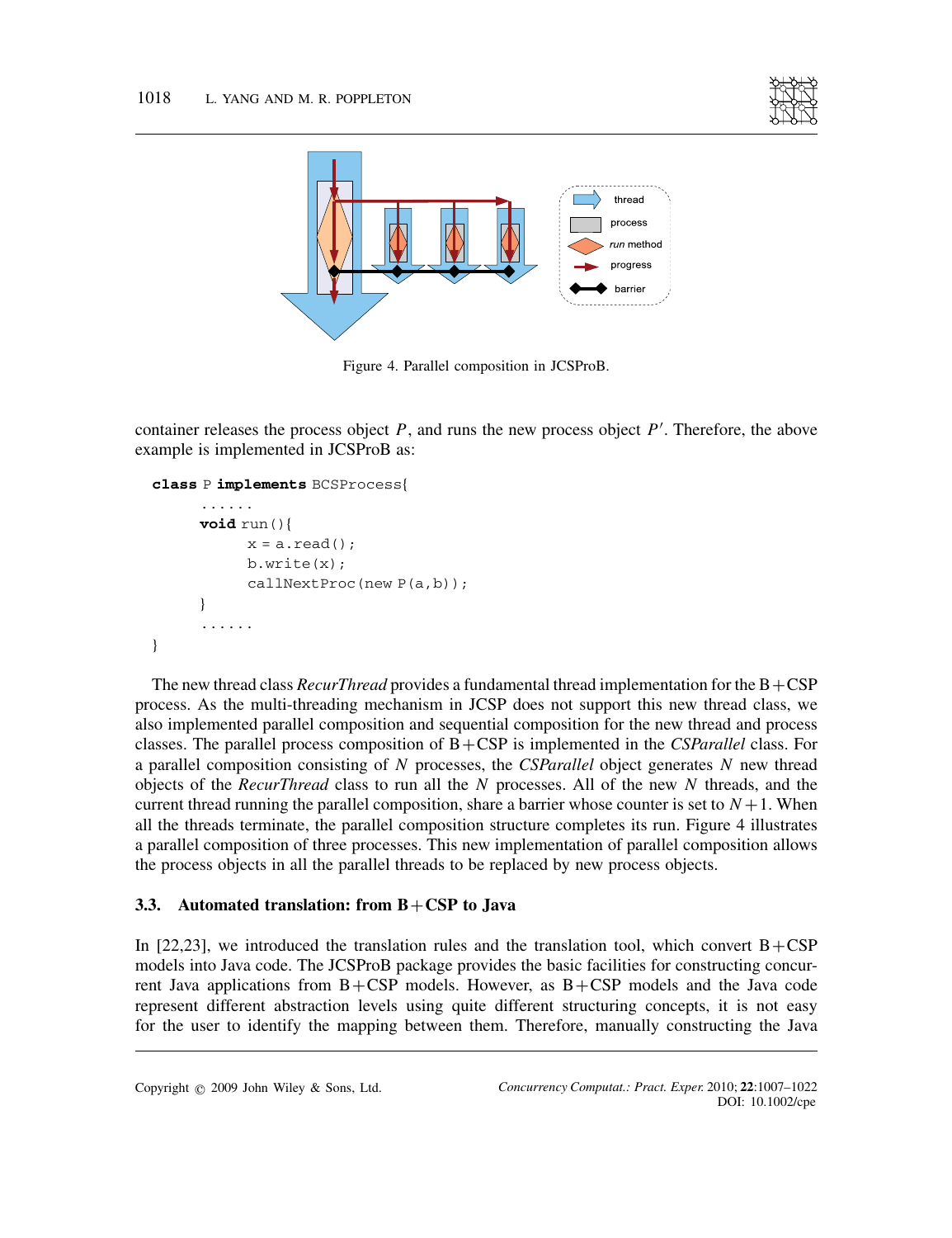

implementation with the package is complex, and cannot guarantee whether the Java application is correctly constructed. To close the gap, a set of translation rules is developed to provide a formal connection between the combined specification and the target Java application. The translation rules can be recursively used to generate a concurrent Java application from a  $B + CSP$  model.

The automatic translation tool is constructed as a part of the PROB tool. Our translation tool is also developed in *SICStus* Prolog, which is the implementation language for PROB. In PROB, the B+CSP specification is parsed and interpreted into Prolog terms, which express the operational semantics of the combined specification. The translation tool works in the same environment as PROB, acquires information on the combined specification from the Prolog terms, and translates the information into the Java program.

# **4. EXAMPLES**

In this section, we demonstrate implementations of guarded external choice and multi-way synchronization with the dining philosophers example. Figure 5 shows the CSP part of the specification of the combined model. The B part is simple, comprising a small number of state variables to track the states of the philosophers. As we use this example to demonstrate synchronization and recursion implementations from the CSP part, the B machine is not discussed further here.

Using the translation tool, a Java program is generated from the combined  $B + CSP$  model. The target Java program consists of a number of process classes, event classes and a state class, which are designed for maintaining state variables. For each  $B + CSP$  event, a JCSProB event class is generated. Normally, just one instance of each event class is defined in a JCSProB program. For each named CSP process, a JCSProB process class is generated, and several objects of a process class may exist in the program at runtime. For example, five process objects from the fork process class would be declared in the Java program. Figure 6 presents the *run* method from the fork process class.

The fork process *FORK procclass* extends the abstract process class *BCSProcess* provided by JCSProB. Similar to the JCSP process classes, the behaviour of a process is expressed in the *run* method of the process class. The CSP process *FORK* starts with an external choice on the *picksup* event with different data parameters. The external choice implementation class *Alter* of JCSProB

> $MAIN = PHILS[|\{picksup, putsdown\}|] FORKS$  $PHILS = |||x:0..4@PHIL(x)$  $FORKS = |||x:0..4@FORK(x)|$  $PHIL(x) = picksup.x.x \rightarrow picksup.x.((x+4)\%5) \rightarrow eats \rightarrow$  $putsdown.x.((x+4)\%5) \rightarrow putsdown.x.x \rightarrow thinks \rightarrow PHIL(x)$  $\Box$  $picksup.x.((x+4)\%5) \rightarrow picksup.x.x \rightarrow eats \rightarrow$ putsdown.x.x  $\rightarrow$  putsdown.x. $((x+4)\%5) \rightarrow$  thinks  $\rightarrow$  PHIL(x)  $FORK(x) = picksup.x.x \rightarrow putsdown.x.x \rightarrow FORK(x)$  $\Box$  $\text{picksup.}((x+1)\%5).x \rightarrow \text{putsdown.}((x+1)\%5).x \rightarrow \text{FORK}(x)$

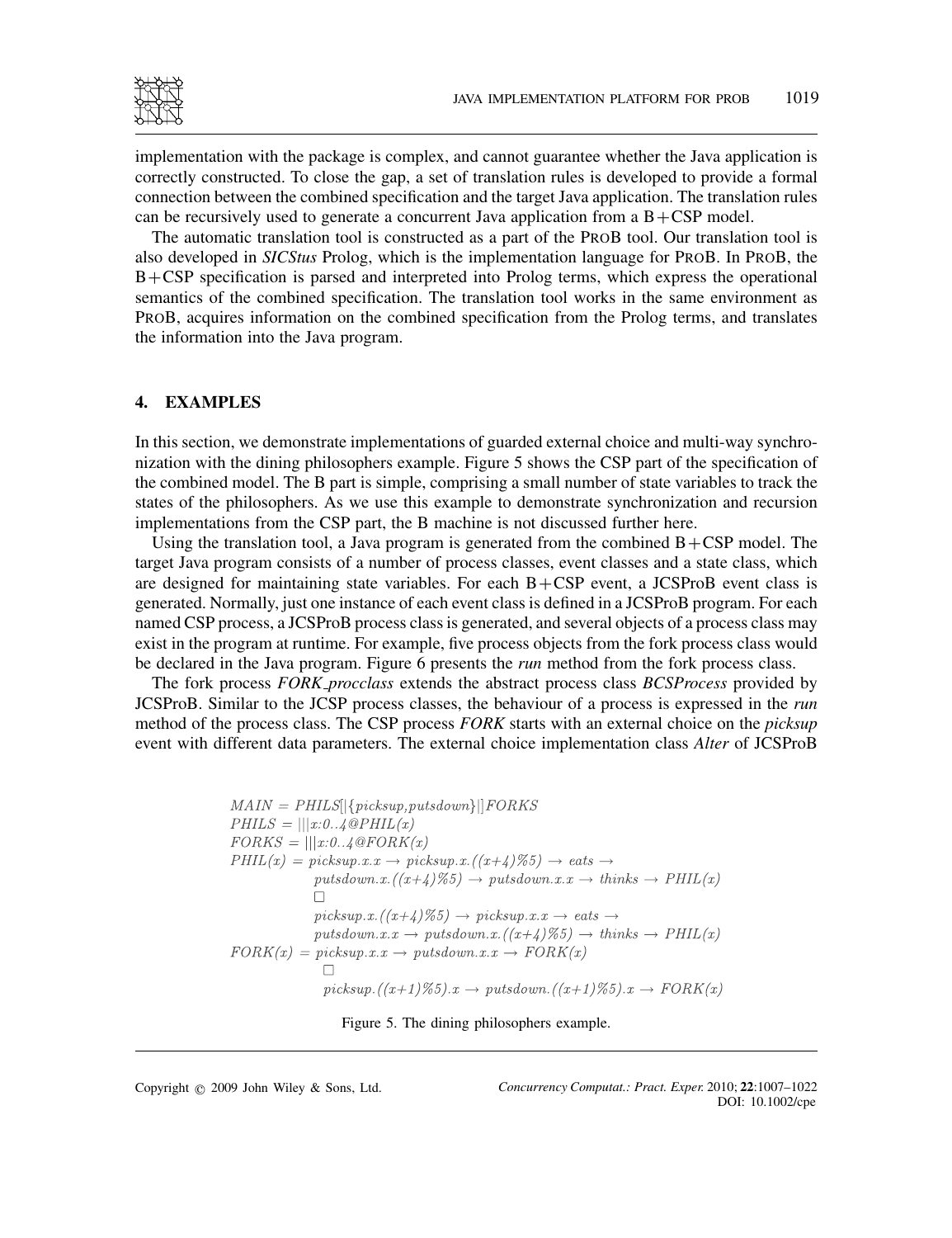

```
1.1.1.1.1public class FORK_procclass extends BCSProcess{
   \mathbf{r} . . . . .
   public void run()Vector<Vector<Object>> choiceVec = new Vector<Vector<Object>>();
      choiceVec.addElement(inputVector(
          new Object [] { (Integer) proc_index_a, (Integer) proc_index_a}));
      choiceVec.addElement(inputVector(
          new Object []{((Integer)proc_index_a + 1)%5, (Integer)proc_index_a}));
      BCSPGuard[] in = \{ \text{picksup.ch}, \text{picksup-ch} \};
      Alter alt = new Alter(in, choiceVec);
      switch(alt.setect())case 0 :
             putsdown_ch.ready(inputVector(
                new Object [] { (Integer) proc_index_a, (Integer) proc_index_a}));
             callNextProc(new FORK_procclass(picks_ch,putsdown_ch,proc_index_a));
             break:
          case 1:putsdown_ch.ready(inputVector(
                new 0bject[]{((Integer)proc_index_a + 1)%5,(Integer)proc_index_a}));
             callNextProc(new FORK_procclass(picks_ch,putsdown_ch,proc_index_a));
             break:
      ł
   ł
\mathcal{E}
```
Figure 6. The dining philosophers example: the fork class.

takes two input arguments: an array *in* of *BCSPGuard* objects which stores the first event of each choice path, and a vector which stores the input data for each of these events. The *Alter* object *alt* resolves the external choice using a multi-way synchronization algorithm [25]. A choice decision is made based on the synchronization between fork and philosopher processes, as well as the preconditions of the combined events defined in the B part. The chosen event progresses inside the *alt* object, and then the choice decision returns to the fork process. The *switch* statement uses the choice decision to guide the process to continue with the selected choice path.

In CSP, each choice branch of a *FORK* process calls a new *FORK* process instance when it finishes its run. In the Java process classes, a new process object is created, and used by the *callNextProc* method as a parameter. When the current process object finishes its run, its thread container notices that there is a new subsequent process object. The thread container releases the existing process object, and starts to run the subsequent one. In this way, the recursive run of a *FORK* process is implemented with a Java implementation of CSP process calls.

#### **5. CONCLUSION AND FUTURE WORK**

This implementation strategy has been experimentally evaluated [23]. Runtime invariant checking and user-defined assertion checking were implemented and embedded inside the Java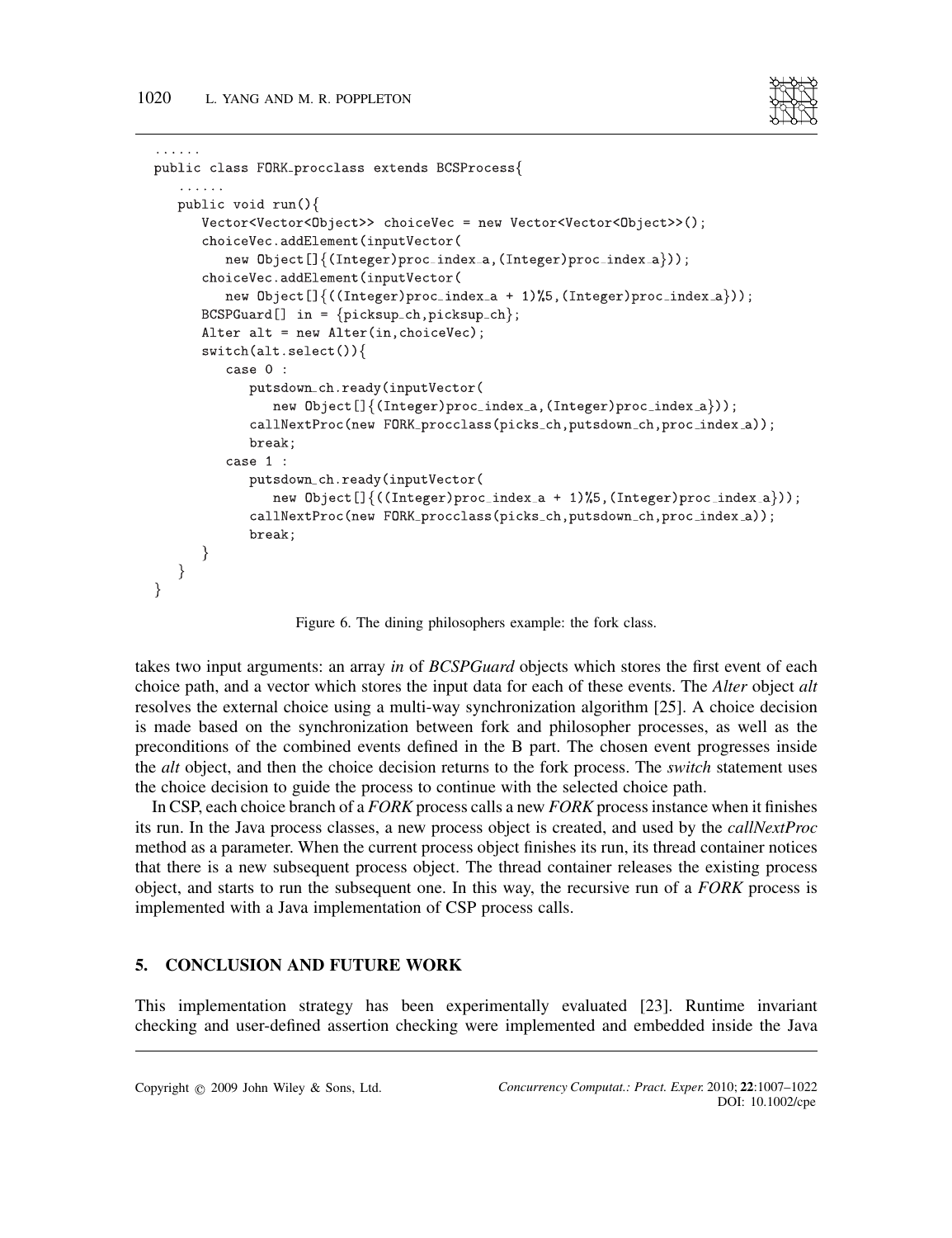

implementation. We carried out a number of experiments, implementing some concurrent formal models. The known properties from the  $B + CSP$  models were evaluated in the generated Java programs. Some unknown properties, such as user-defined fairness assertions, were tested through a runtime assertion check module. This experimental evaluation of the implementation strategy gave confidence in the work, and provided a basis for addressing problems and for further development.

Our implementation strategy is strongly related to a similar approach in the *Circus* development. In [26], a set of translation rules is developed to formally define the translation from a subset of the *Circus* language to Java programs that use JCSP. As the JCSP 1.0rc5 package only supports point-to-point communication, and does not allow state change inside the channel, the supported *Circus* language subset in the translation is very limited. In [27], an ongoing effort develops an extended channel class to support multi-way synchronization. Moreover, an automatic translation tool and a brief GUI program are constructed using these translation rules. CSP*/occam* is used to model multi-way synchronization, and then JCSP to implement that model.

In [28], the new version of JCSP package (since 1.0rc7) is introduced with some new features, such as *AltingBarrier*, output guards and rendezvous. These new features provide alternative implementations for external choice with multi-way synchronization and state changes. The potential future work is to compare our implementation with the new JCSP, and even to make the two implementations compatible.

Since the current JCSProB package implements and hides the  $B + CSP$  semantics and concurrency model inside the package, the Java application generated by the translation is clear and well structured. The disadvantage is that the implementation of the  $B + CSP$  semantics and concurrency inside JCSProB still requires a formal proof of correctness of the translation. In [10], a verification technique is applied to prove the correctness of the JCSP communication channel implementation using FDR. In future work, we hope to adopt such a technique to formally model our Java implementation and prove its correctness.

A GUI package has been developed to support user interaction and configuration for JCSProB programs. The translator now also supports an option to automatically generate Java programs with GUIs. Furthermore, the runtime assertion checking module is now implemented as part of the GUI package. The user can define assertions and assertion checking algorithms as a plug-in module for JCSProB GUI programs. We will report the GUI package in the future.

Scalability is another significant issue. The JCSProB package, as well as the translation, should be applied to bigger case studies to evaluate and improve its flexibility and scalability. Currently, only one B+CSP specification pair is allowed in PROB. A proven refinement strategy for producing a concrete  $B0 + CSP$  implementation from an abstract specification, as well as a technique for composition and decomposition, is still unavailable. Therefore, the JCSProB application is now restricted on a single machine. An abstract  $B + CSP$  specification cannot currently be refined and decomposed into a distributed system. In [29], an approach for composing combined B and CSP specifications—  $CSP \| B$ —is presented. Work is in progress on practically applying a similar composition technique for  $B + CSP$ .

#### **REFERENCES**

2. Milner R. *A Calculus of Communicating Systems*. Springer: Berlin, 1980.

<sup>1.</sup> Hoare CAR. *Communicating Sequential Processes*. Prentice-Hall International: Englewood Cliffs, NJ, 1985.